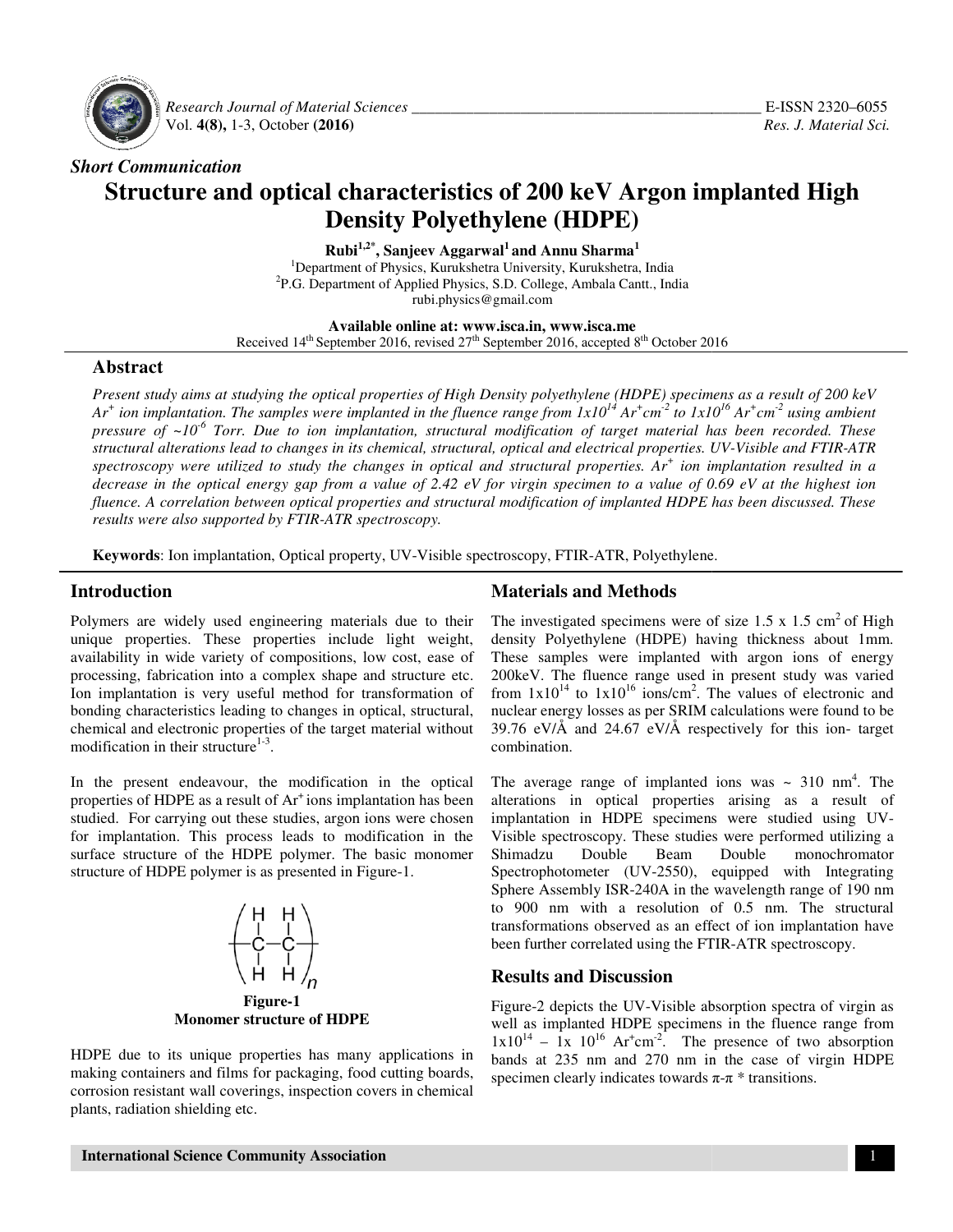Further, after ion implantation significant shift in the absorption edge has been observed towards higher wavelength region, which clearly indicates a decline in value of optical energy  $gap<sup>5,6</sup>$ .

Using Tauc's relation, the optical energy gap from the UV-Visible absorption spectra has been calculated $1-3$ :

$$
\left(\alpha h v\right)^{1/2} \alpha \left(\, h v - E_{opt}\right)
$$

Here hν represents the incident photon energy corresponding to the fundamental absorption edge and  $E_{opt}$  is the optical energy gap. Taking into account the linear portion of the fundamental absorption edge of the UV-VIS spectra (curves a–d in Figure-2),  $(ahv)^{1/2}$  was plotted as a function of photon energy (hv) for determining the optical energy gap. The energy gap plots of virgin and implanted (at different fluences) HDPE polymer are shown in Figure-3. The energy gap shows a decrease from a value of 2.42 eV for virgin specimen to a value of 0.69 eV at the highest ion fluence.



**Absorption spectrum of 200 keV Ar<sup>+</sup>implanted HDPE polymer obtained using UV-Visible spectroscopy; (a) Unimplanted** (b) with  $1x10^{14}$  ions/cm<sup>2</sup>, (c)  $1x10^{15}$  ions/cm<sup>2</sup> and (d)  $1x10^{16}$  ions/cm<sup>2</sup>



**Optical energy gap plots of 200 keV Ar<sup>+</sup>implanted HDPE polymer;**  (a) **Unimplanted** (b) with  $1x10^{14}$  ions/cm<sup>2</sup>, (c)  $1x10^{15}$  ions/cm<sup>2</sup> and (d)  $1x10^{16}$  ions/cm<sup>2</sup>